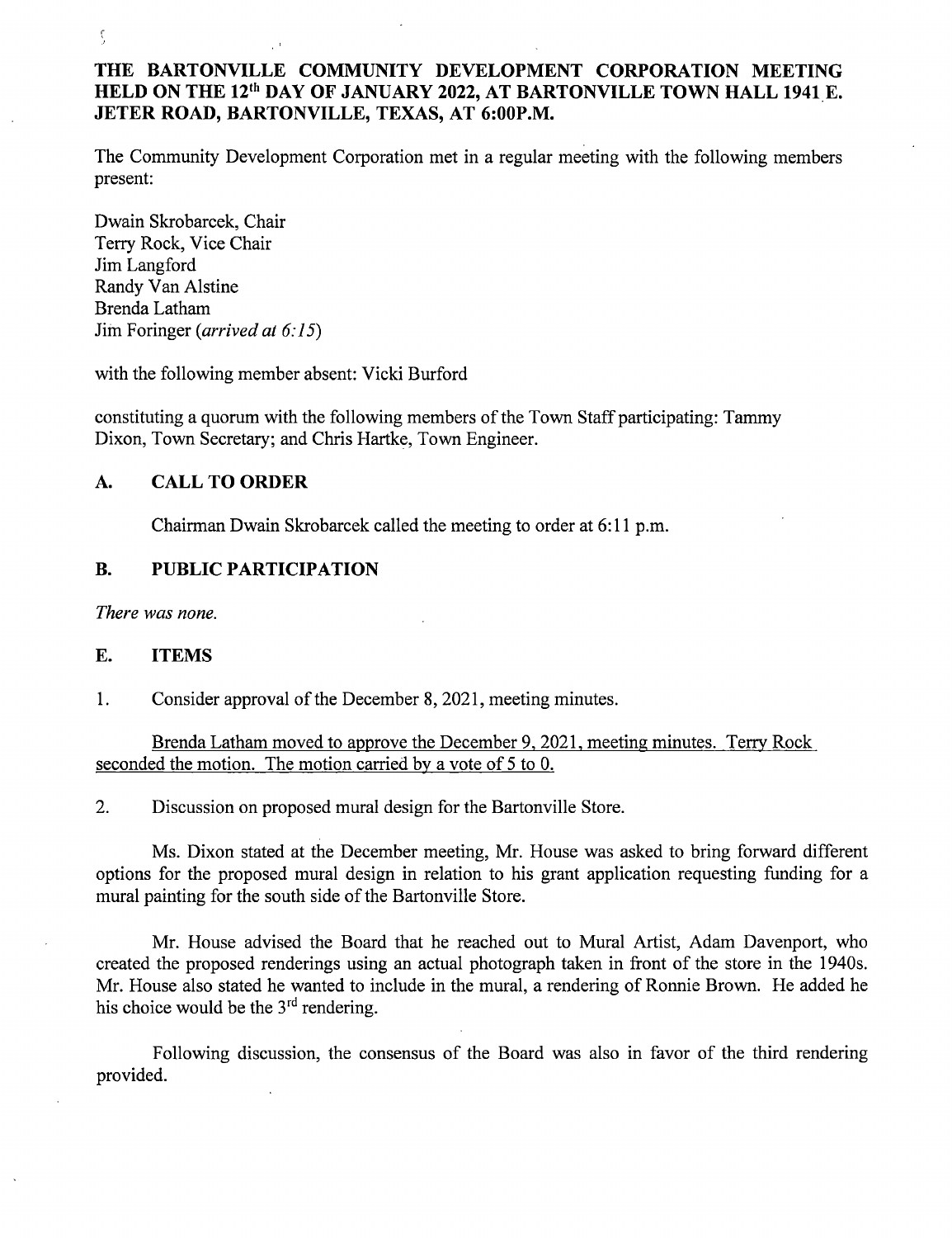3. Discuss and consider approval of a Facade Improvement Grant Request from Tim House for the Bartonville Store.

Ms. Dixon stated the cost of the mural was just over \$10,000 and Mr. House was still negotiating the amount. The Board discussed funding amounts and agreed to fund the project in an amount under \$10,000.

Brenda Latham moved to approve the Facade Improvement Grant Request from Tim House for the Bartonville Store in an amount not to exceed \$9,900. Terry Rock seconded the motion. The motion carried by a vote of 6 to 0.

4. Financial Report Ending December 2021.

Ms. Dixon reviewed the financial report with the Board and stated the Fund Balance was 648, 000.

5. Receive an update on Sales Tax.

Ms. Dixon provided a summary of the Town's sales tax from the period 2015 to present. She explained that how the sales tax was allocated and how the tax grants were calculated with respect to the 380 Agreement between the Town and the developer of the Lantana Town Center.

6. Discussion on Old Town maintenance, landscaping, and projects.

As a follow-up from the December meeting, Town Engineer, Chris Hartke, provided the Board cost estimates to create a shoulder along Post Oak to provide a for the landscape crew parking or others that needed to provide maintenance in the area; and cost estimates to install a sidewalk and pad off of McMakin/FM407 in front of the horses.

Following discussion, Mr. Hartke was asked to obtain quotes for the projects.

Ms. Dixon stated these projects were not included in the budget and if considered, a budget amendment would be necessary, or the funding could be proposed in the following year's budget.

7. Discussion on marketing, promotional items, and advertising of local businesses.

There was no discussion on this item.

### F. FUTURE ITEMS

- o Discuss funding to provide lighting for the Bartonville Store mural.
- o Possible update from Retail Coach regarding business/ cell phone analysis

### G. ADJOURNMENT

Chairman Skrobarcek adjourned the meeting at 7: 16 p.m.

# APPROVED this the 9<sup>th</sup> day of March 2022.